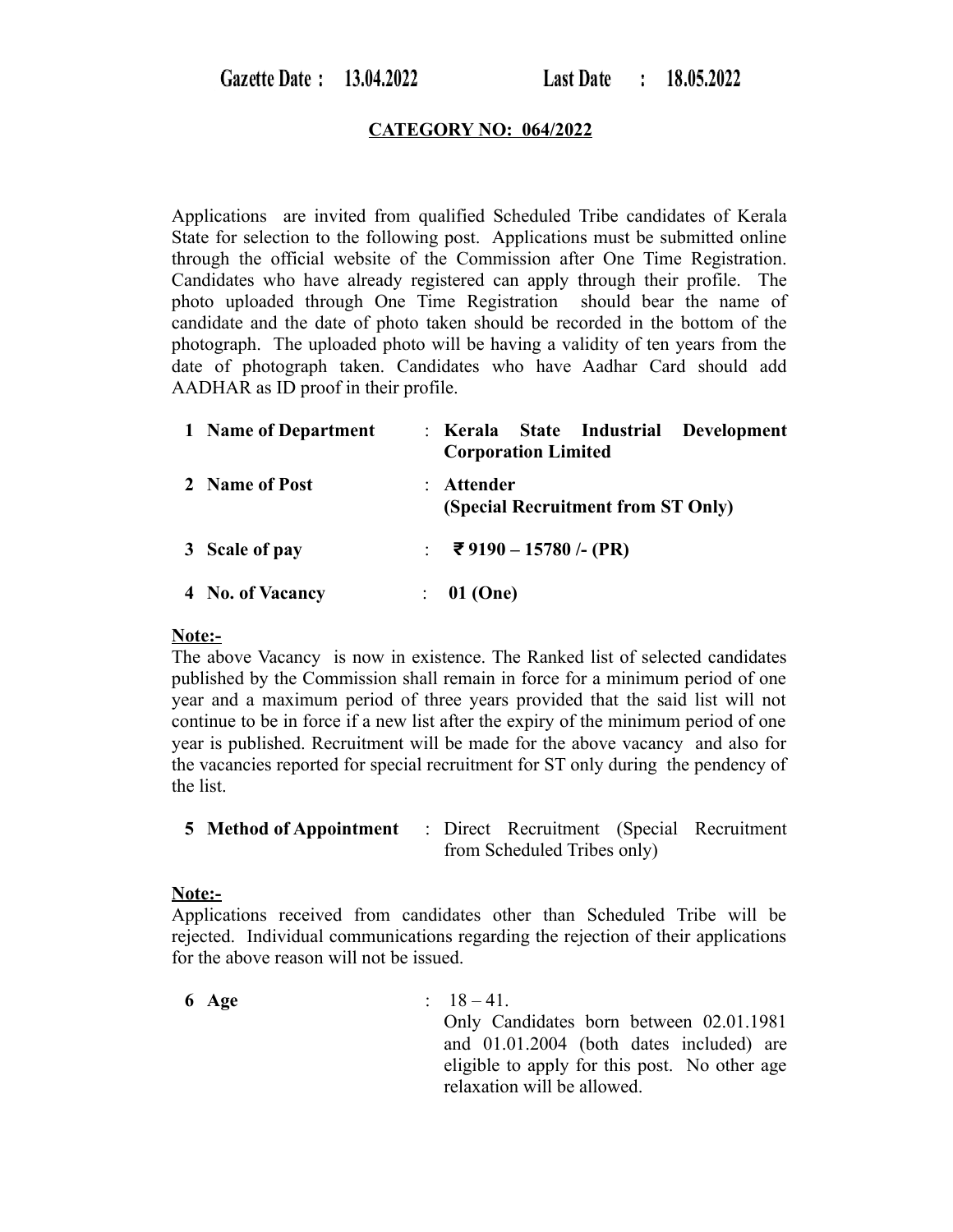## **Note:-**

In the absence of qualified candidates within the age limit the upper age limit shall be relaxed up to 50 years. But in no case the maximum age limit shall exceed 50 (Fifty) years.

# **7. Qualification:**

- (a) Should have passed IX th Standard
- (b) Should know cycling

Note : 1. Rule 10(a)(ii) of part II of KS&SSR is applicable.

- **2.** Candidates who claim equivalent qualification instead of qualification mentioned in the notification shall produce the relevant Government Order to prove the equivalency at the time of verification, then only such qualification shall be treated as equivalent to the prescribed qualification concerned.
- **3.** If the caste of the candidate is wrongly mentioned in their SSLC book , they should claim their original caste in their application and should produce, community certificate issued from concerned revenue authority and the Gazette Notification of the same at the time of certificate verification.

# **8 Mode of Submitting application:**

 Candidates must register as per ONE TIME REGISTRATION with the official Website of Kerala Public Service Commission **www.keralapsc.gov.in** before applying for the post. Candidates who have registered can apply by logging on to their profile using their User-ID and Password. Candidates must click on the **'Apply Now'** button of the respective posts in the Notification Link to apply for a post. Name of the candidate and the date of photograph taken should be printed legibly at the bottom portion of the photograph uploaded. **Candidates who create their profile from 01/01/2022 should upload the photograph taken within a period of 6 months.** The photograph once uploaded meeting all requirements shall be valid for 10 years from the date of photograph taken. There is no change in other instructions regarding the uploading of photographs. No application fee is required. Candidates are responsible for the correctness of the personal information and secrecy of password. Before the final submission of the application on the profile candidates must ensure correctness of the information in their profile. They must quote the User-ID for further communication with the Commission. Application submitted is provisional and cannot be deleted or altered after submission. **Candidates are advised to keep a printout or soft copy of the online application for future reference. Candidates can take the printout of the application by clicking on the link 'My applications' in their profile. All correspondences with the Commission, regarding the application**